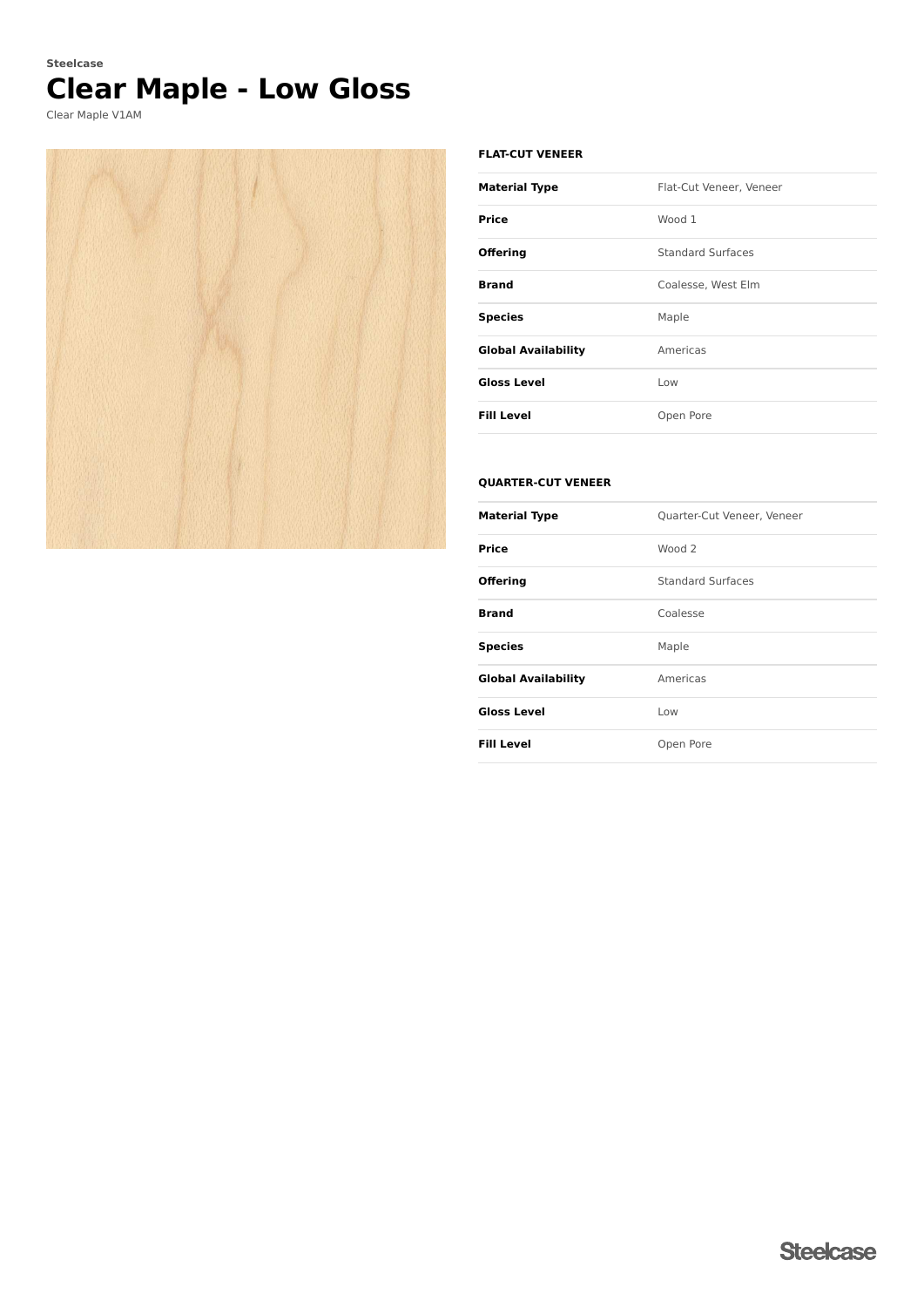### **Clear Maple - Low Gloss Steelcase**

### **FULL AVAILABILITY: FLAT-CUT VENEER**

| 312 Shortcut                   | <b>Host Credenzas</b>      |
|--------------------------------|----------------------------|
| 480 Node                       | Host Tables                |
| Alight Ottoman                 | Jenny Tablet Arms/Tables   |
| <b>Bix Tables</b>              | Kathryn Guest Chair        |
| Brighton                       | Kathryn Ribbed Upholstery  |
| CG_1 Tables                    | Lagunitas Tables           |
| Circa                          | Montara650 Tables          |
| Circa Tables                   | Passerelle                 |
| Coupe                          | Passerelle Tables          |
| Coupe Grande                   | Potrero415 Light Tables    |
| Coupe Grande Mobile            | Potrero415 Tables          |
| Coupe Wood                     | <b>Reunion Tables</b>      |
| Diekman Tables                 | Sidewalk Tables            |
| E-Tables 2                     | Swathmore/ Louver          |
| Enea Barstools                 | Swathmore/ Wood Leg        |
| Enea Café Post Stools          | Swathmore Grande/ Louver   |
| Enea Café Stools (Uph Seat Onl | Swathmore Grande/ Wood Leg |
| Enea Café Stools Uph Seat/Wood | Swathmore Grande Mobile    |
| Enea Lottus Tables             | SW_1 Tables                |
| Enea Seating                   | Thoughtful                 |
| Enea Stacker                   |                            |
| Enea Stacker/Barstools (Seat O |                            |
| Enea Tables                    |                            |
| <b>Exponents Casegoods</b>     |                            |
| Exponents Mobile Display Board |                            |